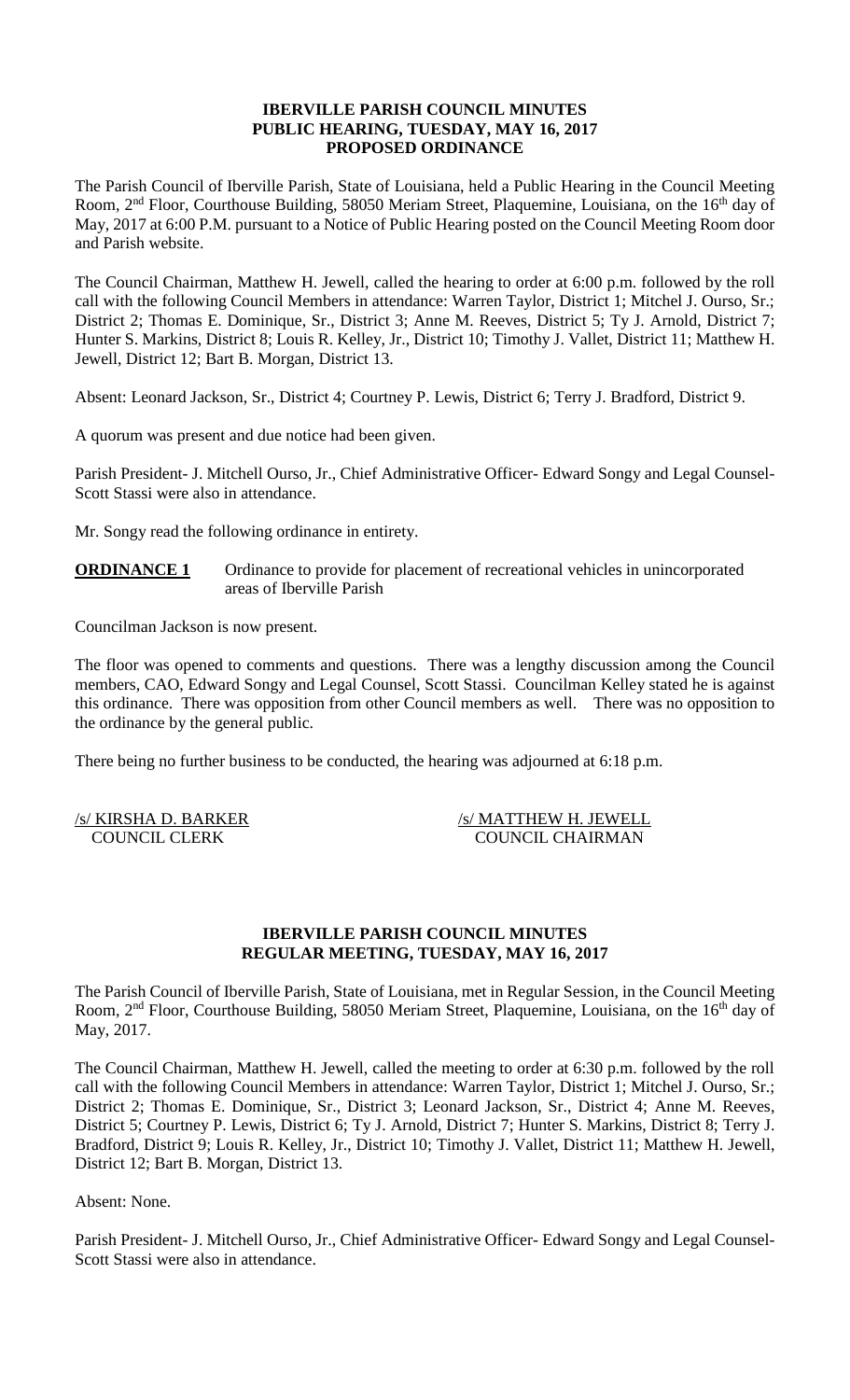A quorum was present and due notice had been published in the official journal on the  $11<sup>th</sup>$  day of May, 2017. The Pledge of Allegiance followed.

Council Chairman Jewell called for anyone wanting to make public comments to register with the Clerk. One person registered to speak before the Council.

## ADDENDUM

Chairman Jewell stated there are four addendum items on the agenda. A unanimous vote is required to allow the addendum items.

Upon a motion by Councilman Kelley, and seconded by Councilwoman Lewis, it was moved to go into addendum to allow the four addendum items to be added to the agenda. The motion having been duly submitted to a vote was duly adopted by the following yea and nay votes on roll call:

YEAS: Taylor, Ourso, Dominique, Jackson, Reeves, Lewis, Arnold, Markins, Bradford, Kelley, Vallet, Morgan. NAYS: None. ABSTAIN: None. ABSENT: None.

The motion was declared adopted by the Chairman on May 16, 2017.

- A) Request to speak before the Council- Mr. Warren Harang
- Mr. Warren Harang came before the Council to announce his candidacy for State Senate District No. 2.
- He asked for support in the upcoming run-off election on May 27, 2017.
- B) Eatel Communications- Telecommunications Service Provider
	- Mrs. Francis Tempanaro, owner of Clear Choice Communications announced that she will now merge with Eatel Communications.
	- A representative with Eatel Communications stated their family owned company will be committed to serving Iberville Parish.
- C) Request to Appear before the Council- Isaac Jackson
	- Mr. Isaac Jackson came before the Council to present the response to his public records request from the Attorney General's office.
- D) Introduction of Ordinance- Ordinance to establish Nicholas Street located in Plaquemine, LA • Moved to agenda item 11-A-2.

Upon a motion by Councilman Taylor, and seconded by Councilwoman Reeves, it was moved to go out of addendum. The motion having been duly submitted to a vote was duly adopted by the following yea and nay votes on roll call:

YEAS: Taylor, Ourso, Dominique, Jackson, Reeves, Lewis, Arnold, Markins, Bradford, Kelley, Vallet, Morgan. NAYS: None. ABSTAIN: None. ABSENT: None.

The motion was declared adopted by the Chairman on May 16, 2017.

## PRESENTATIONS AND APPEARANCES

- A) Presentation of the Iberville Parish Proposed Bridge & Traffic Information Website- Randall Dunn
	- Mr. Dunn came before the Council to announce the launch of the Iberville Parish Proposed Bridge & Traffic Information Website.
	- Mr. Dunn gave a tour of the newly launched Proposed Bridge  $&$  Traffic Information Website, [www.ibervillebridge.com.](http://www.ibervillebridge.com/)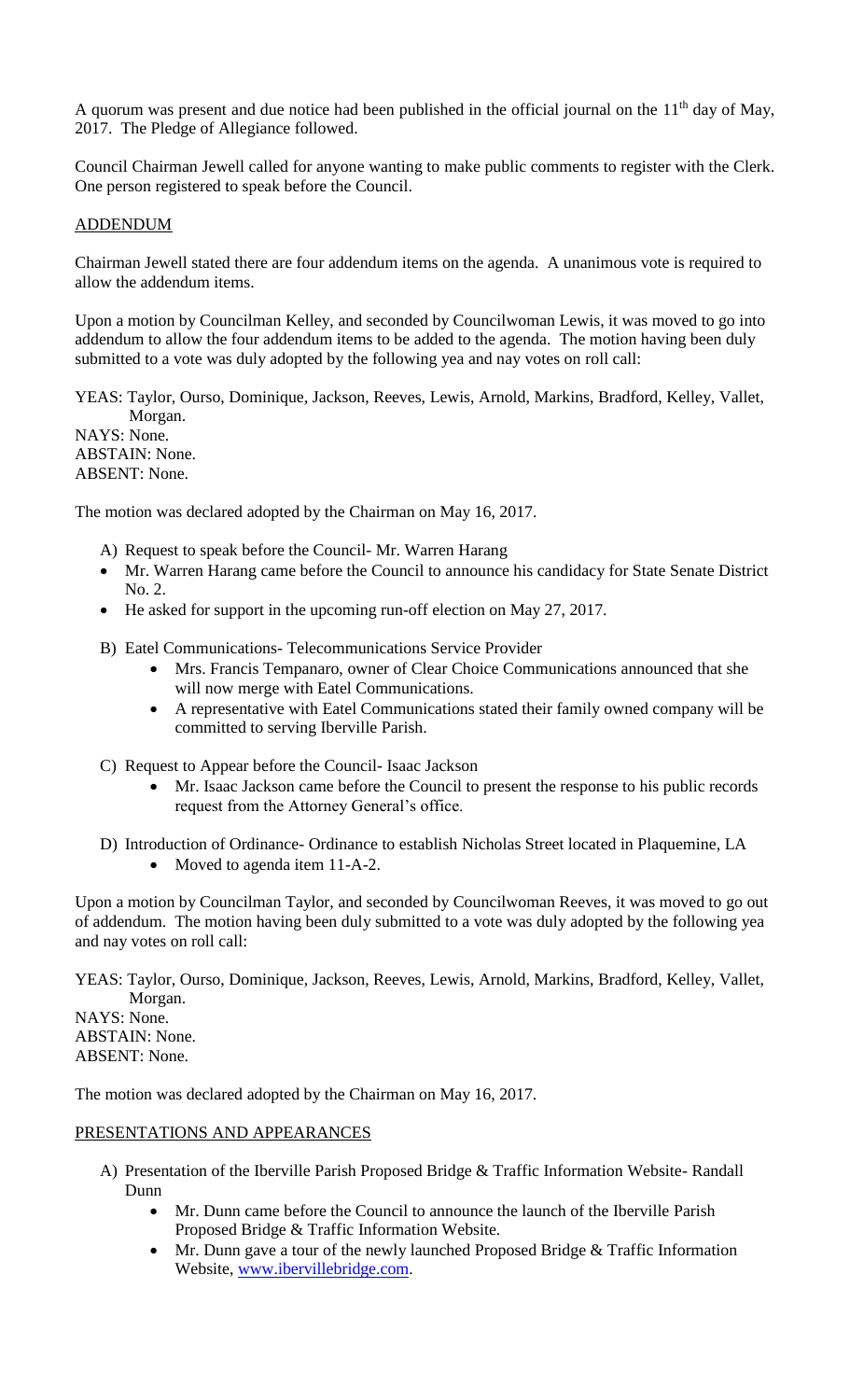- President Ourso wanted to keep the public informed with the proposed bridge by listing this project's history, links to current news regarding the proposed bridge, and most importantly the opportunity to view traffic near before leaving your home.
- On this new website you are now able to view six real time traffic cameras that update photos every 30 seconds. The six camera views are of the Plaquemine ferry 1, Plaquemine ferry 2, St. Gabriel ferry 1, St. Gabriel ferry 2, Hwy 1 South, Hwy 1 North.

The Chairman and the Council commended President Ourso and Mr. Dunn on a wonderful job with this new website.

# APPROVAL OF MINUTES

Upon a motion by Councilman Jackson, and seconded by Councilman Dominique, it was moved to wave the reading of the April 18, 2017 minutes and approve as written. The motion having been duly submitted to a vote was duly adopted by the following yea and nay votes on roll call:

YEAS: Taylor, Ourso, Dominique, Jackson, Reeves, Lewis, Arnold, Markins, Bradford, Kelley, Vallet, Morgan.

NAYS: None. ABSTAIN: None. ABSENT: None.

The motion was declared adopted by the Chairman.

# PRESIDENT'S REPORT

President Ourso reported on the following:

- The Maringouin Council on Aging building is preparing for its final walk through. President Ourso stated this project has been Chairman Jewell's baby and he has been finalizing its last few details.
- Coastal Bridge was the lowest bidder at \$861,000 for the Gracie Lane Bridge. The North Bridge needs the dirt removed by DOTD to allow traffic.
- The \$300,000 aqua damns are currently being stored in Abbeyville, LA. The Parish is paying \$200 for the aqua damns to be stored until the Parish's building is built to store the aqua damns. The building for the aqua damns is going out for bid.
- There is a letter from Pan American Engineers about Bayou Paul Road. FEMA denied the cost of the repair of the road. FEMA had 90 days to rethink the \$671,000 to repair the road, or deny it and the Parish will have to pay to repair it.
- The specs for the new gate structure for the Alligator Bayou Floodgates will be sent to the State of Louisiana, and then go out for bid.
- St. Gay Subdivision's roads are being rebuilt. In 2007 it was overlaid and now 10 years later the roads are being rebuilt. The contractor will then move across the river once this project is complete.
- The 10 acre site on LA 1 lease has been recorded for the Iberville Parish Fire Range. There was a miscommunication with the farmer, and beans were already planted. The Parish recently met with them to settle, and construction will begin for the fire range. There will be a pistol side and a long gun side, a children's area, a pond, and a place for activities.
- President Ourso would like to address the Semouryville School in District 6. There is asbestos in the facility, and a part of it has been torn down and abated. There is still asbestos being removed currently. The remediation should be completed by this Friday. The public has been protected during this remediation process. The Sheriff's Office has provided 24-hour security of the property. Once President Ourso gets the final report he will report back to the Council. The Parish intends to keep the gym and to renovate it for the local community. In the next year or so once the facility is cleaned up, the Parish will move forward with its future plans. The Parish has already invested over \$300,000 into this 10 acre property.
- The Courthouse HVAC project started off at \$1.6 million and now the project is up to almost \$4 million, with two more offices that still need to be done. The Sheriff's Office and the Assessor's Office are the two remaining offices. The West side of the Courthouse's parapet and crown is crumbling. President Ourso stated the Parish has spent a fortune on this Courthouse and the project went from \$1.6 million to an estimated \$5-6 million.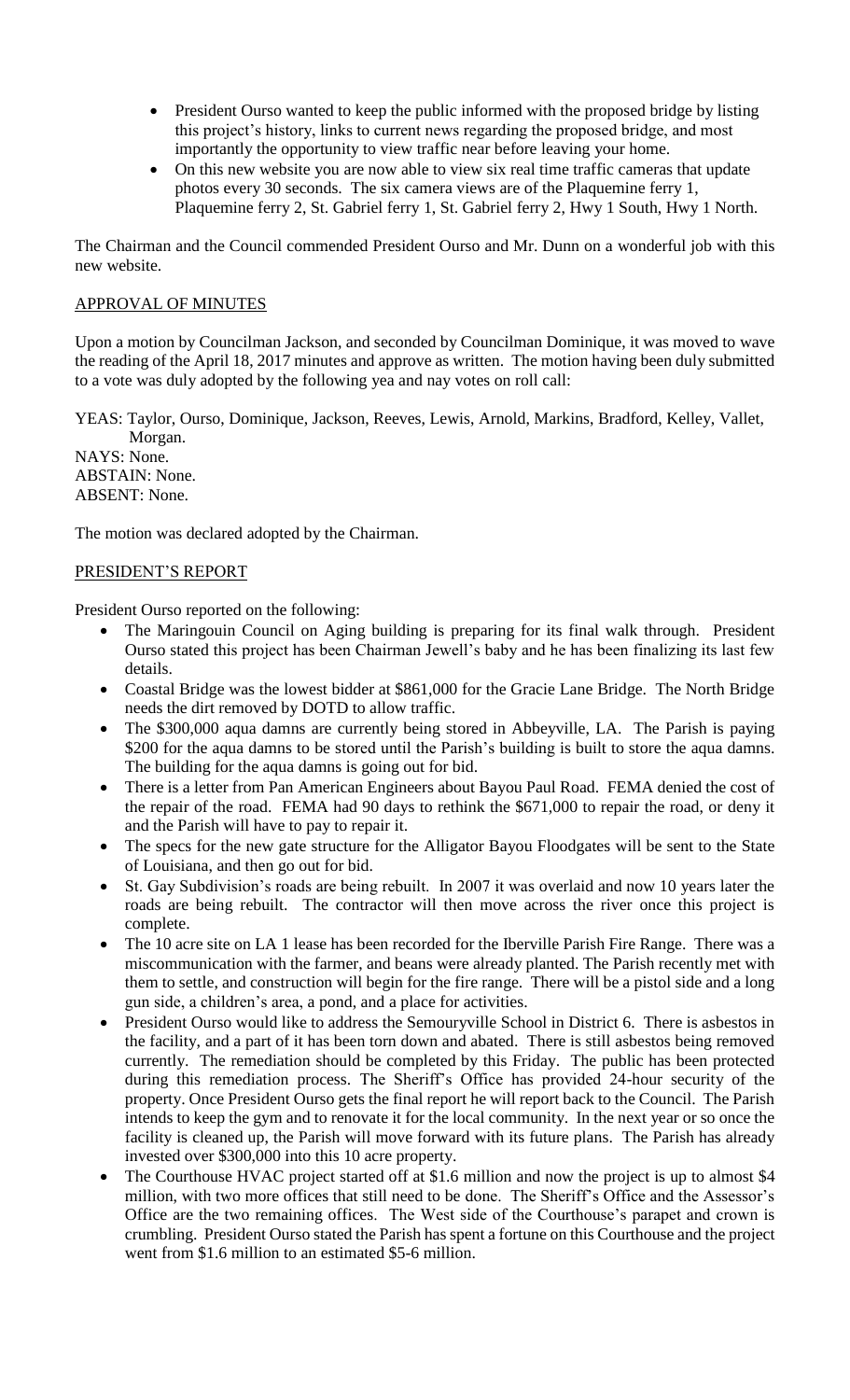- There are 45 adjudicated properties, due to non-payment of taxes. They will go up for sale on June 21, 2017. The Parish has collected around \$900,000 for these properties.
- Currently, there are 6 derelict properties to be completely torn down.

President Ourso personally thanked Mr. Randall Dunn on his efforts for the new Iberville bridge website.

## CHAMBER OF COMMERCE REPORT

Mr. Hank Grace is not present.

## FINANCIAL REPORT

Mr. Randall Dunn stated the Council received their financial statements. The Finance Department is currently working on the audit. There were no questions for Mr. Dunn.

#### OLD BUSINESS

A) Ordinance to provide for placement of recreational vehicles in unincorporated areas of Iberville Parish

There was a lengthy discussion among the Council members who opposed this ordinance during the previously held Public Hearing. Legal Counsel, Scott Stassi advised that the Parish obtain the surrounding Parishes ordinances regarding RV vehicle regulations, and to hold a special meeting to discuss the changes each council member proposes to this ordinance.

An original motion was made by Councilwoman Lewis, without a second due to discussions, no action was taken.

A substitute motion was made by Councilman Jackson, seconded by Councilman Dominique to table this ordinance until the next meeting. The motion having been duly submitted to a vote, was duly adopted by the following yea and nay votes on roll call:

YEAS: Taylor, Ourso, Dominique, Jackson, Reeves, Lewis, Arnold, Markins, Bradford, Kelley, Vallet, Morgan. NAYS: None. ABSTAIN: None. ABSENT: None.

The motion was declared adopted by the Chairman on May 16, 2017.

#### NEW BUSINESS

A) Introduction of Ordinances

The following ordinances were introduced by Mr. Songy:

- 1) Ordinance to Amend Ordinance No. 98-32 Regulation Junk and Junked Vehicles in Iberville Parish
- 2) Ordinance to establish Nicholas Street located in Plaquemine, LA as a one-way street

Upon a motion by Councilman Jackson, seconded by Councilman Bradford, it was moved that a public hearing be held on Tuesday, June 20, 2017 at 6:00 p.m. on the introduced ordinances. The motion having been duly submitted to a vote, was duly adopted by the following yea and nay votes on roll call:

YEAS: Taylor, Ourso, Dominique, Jackson, Reeves, Lewis, Arnold, Markins, Bradford, Kelley, Vallet, Morgan. NAYS: None. ABSTAIN: None. ABSENT: None.

The motion was declared adopted by the Chairman on May 16, 2017.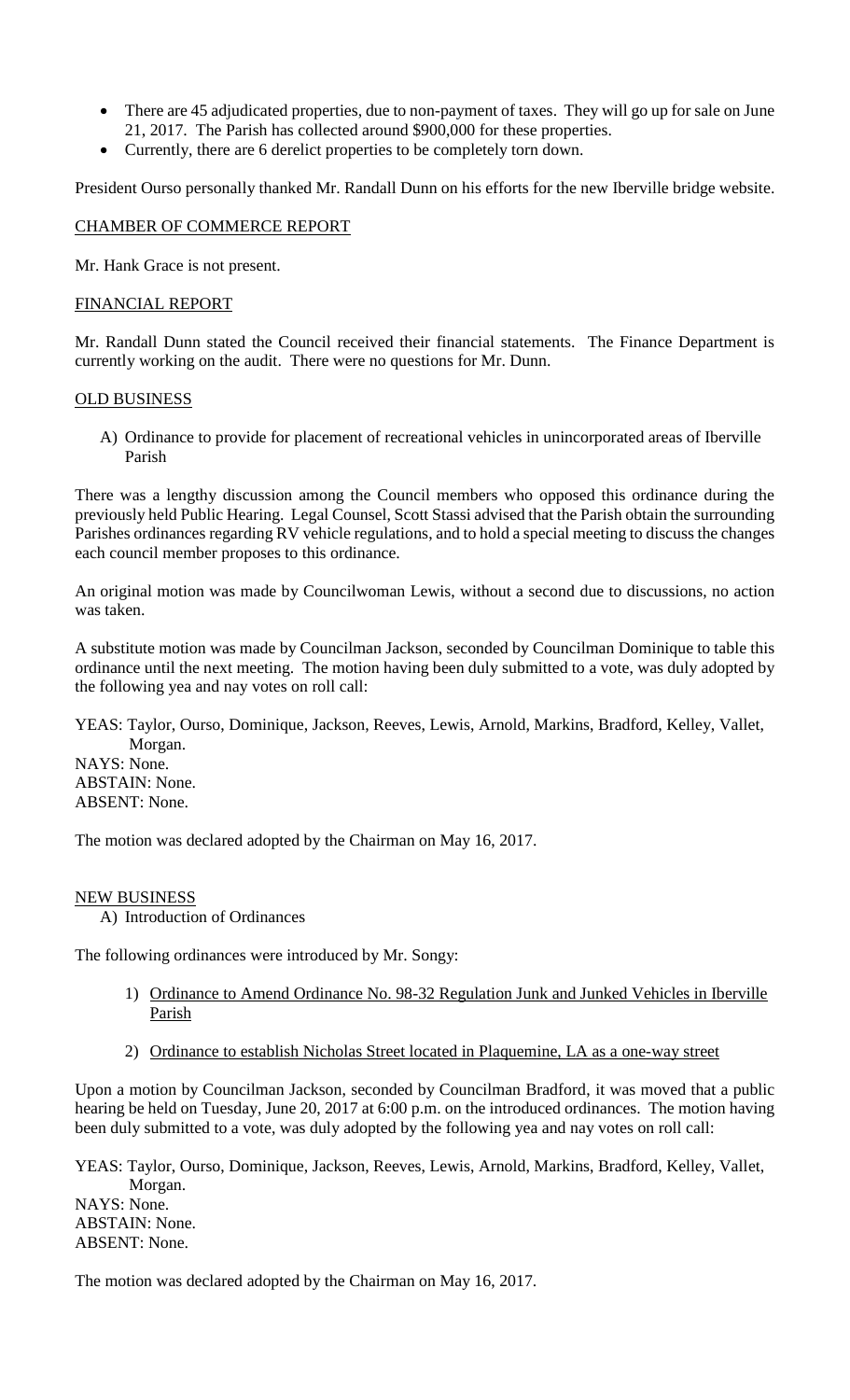## RESOLUTION COMMITTEE REPORT

The Resolution Committee met on Tuesday, May 16, 2017 at 6:19 p.m., followed by the roll call with the following Resolution Committee Members only in attendance: Reeves, Vallet, Arnold, Kelley, Markins, Jackson, Morgan, Dominique.

Absent: Lewis.

The following resolution was read aloud by Mr. Songy:

A) Resolution to select the Official Journal for the Iberville Parish Council for the period beginning July 1, 2017 and ending June 30, 2018

Councilman Vallet made a recommendation to forward the resolution to the regular meeting, seconded by Councilwoman Reeves. The recommendation having been duly submitted to a vote was duly adopted by the following yea and nay votes on roll call by Resolution Committee Members only:

YEAS: Reeves, Vallet, Arnold, Kelley, Markins, Jackson, Morgan, Dominique. NAYS: None. ABSTAIN: None. ABSENT: Lewis.

The recommendation was declared adopted by the Chairman to forward this item to the regular meeting.

During the Regular Meeting:

#### **RESOLUTION IPC# 2017-008**

#### **RESOLUTION TO SELECT THE OFFICIAL JOURNAL FOR THE IBERVILLE PARISH COUNCIL FOR THE PERIOD BEGINNING JULY 1, 2017 AND ENDING JUNE 30, 2018**

The following resolution was introduced by Councilman Vallet, and seconded by Councilwoman Reeves.

WHEREAS, La. R.S. 43:141 provides that a Parish Council at its first meeting in June of each year shall select a newspaper as official journal for its Parish for a term of one (1) year.

WHEREAS, La. R.S. 43:142 further provides that the newspaper selected shall have been published in an office physically located in the Parish in which the governing body is located for a period of five (5) years proceeding.

WHEREAS, the Post-South newspaper is the only qualifying newspaper within the Parish of Iberville that meets the statutory criteria to be classified as the official parish journal.

WHEREAS, for the purposes of meeting the requirements of La. R.S. 43:150, the name and address, effective date of selection and the period for which the selection is effective of the official journal be filed with the Secretary of State.

NOW, THEREFORE, BE IT ORDAINED, by the Iberville Parish Council as follows: "That the 'Post South' newspaper be selected as the official journal for the Iberville Parish Council for the period of July 1, 2017 through June 30, 2018."

The above resolution was duly adopted in regular session on this  $16<sup>th</sup>$  day of May, 2017 by the following votes on roll call:

YEAS: Taylor, Ourso, Dominique, Jackson, Reeves, Lewis, Arnold, Markins, Bradford, Kelley, Vallet, Morgan. NAYS: None. ABSTAIN: None. ABSENT: None.